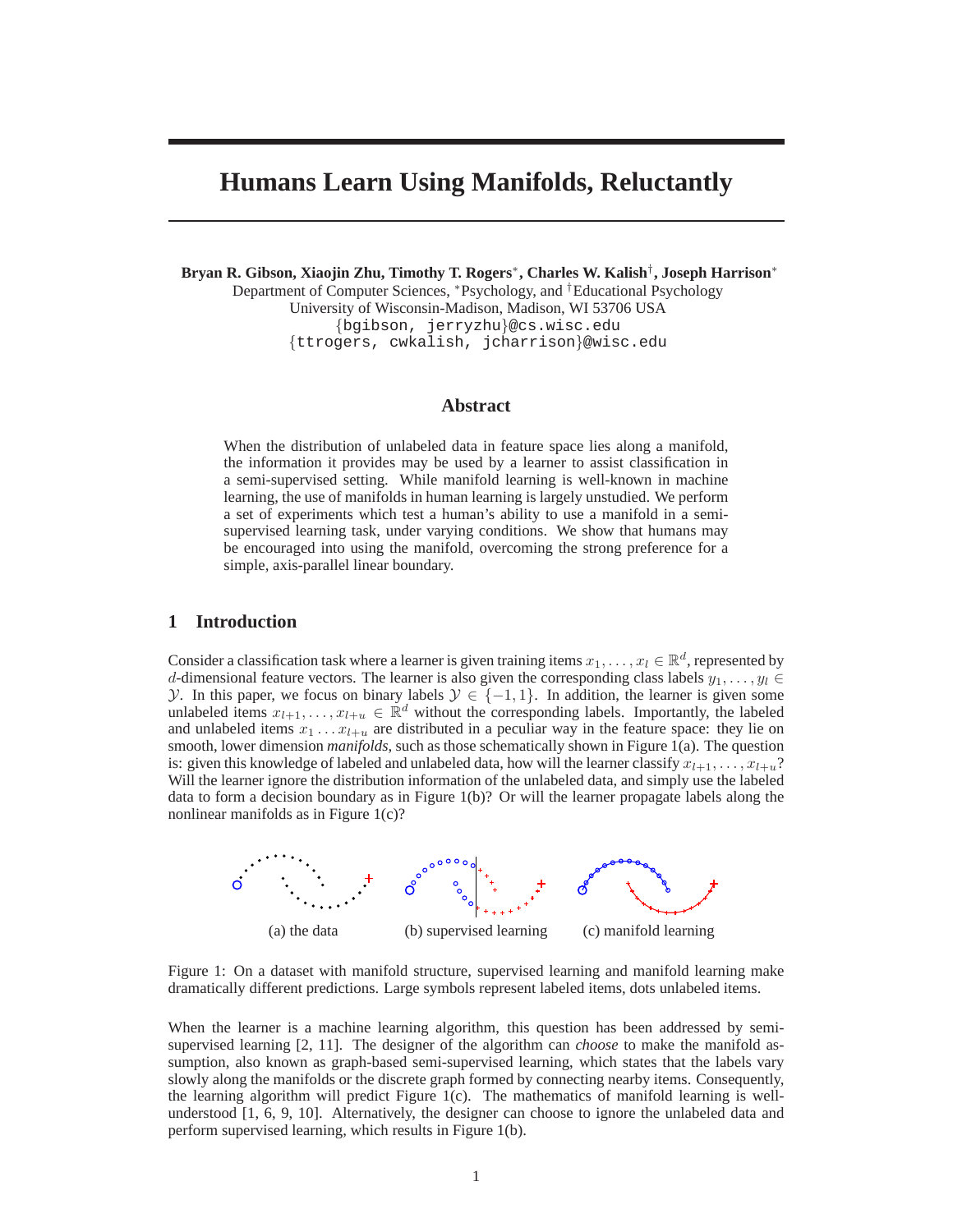When the learner is a human being, however, the answer is not so clear. Consider that the human learner does not directly see how the items are distributed in the feature space (such as Figure 1(a)), but only a set of items (such as those in Figure  $2(a)$ ). The underlying manifold structure of the data may not be immediately obvious. Thus there are many possibilities for how the human learner will behave: 1) They may completely ignore the manifold structure and perform supervised learning; 2) They may discover the manifold under some learning conditions and not others; or 3) They may always learn using the manifold.

For readers not familiar with manifold learning, the setting might seem artificial. But in fact, many natural stimuli we encounter in everyday life are distributed on manifolds. An important example is face recognition, where different poses (viewing angles) of the same face produce different 2D images. These images can be quite different, as in the frontal and profile views of a person. However, if we continuously change the viewing angle, these 2D images will form a one-dimensional manifold in a very high dimensional image space. This example illustrates the importance of a manifold to facilitate learning: if we can form and maintain such a face manifold, then with a single label (e.g., the name) on one of the face images, we can recognize all other poses of that person by propagating the label along the manifold. The same is true for visual object recognition in general. Other more abstract stimuli form manifolds, or the discrete analogue, graphs. For example, text documents in a corpus occupy a potentially nonlinear manifold in the otherwise very high dimensional space used to represent them, such as the "bag of words" representation.

There exists little empirical evidence addressing the question of whether human beings can learn using manifolds when classifying objects, and the few studies we are aware of come to opposing conclusions. For instance, Wallis and Bulthoff created artificial image sequences where a frontal face is morphed into the profile face of a different person. When participants were shown such sequences during training, their ability to match frontal and profile faces during testing was impaired [8]. This might be evidence that people depend on manifold structure stemming from temporal and spatial proximity to perform face recognition. On the other hand, Vandist *et al.* conducted a categorization experiment where the true decision boundary is at 45 degrees in a 2D stimulus space (i.e., an information integration task). They showed that when the two classes are elongated Gaussian, which are parallel to, and on opposite sides of, the decision boundary, unlabeled data does not help learning [7]. If we view these two elongated Gaussian as linear manifolds, this result suggests that people do not generally learn using manifolds.

This study seeks to understand under what conditions, if any, people are capable of manifold learning in a semi-supervised setting. The study has important implications for cognitive psychology: first, if people are capable of learning manifolds, this suggests that manifold-learning models that have been developed in machine learning can provide hypotheses about how people categorize objects in natural domains like face recognition, where manifolds appear to capture the true structure of the domain. Second, if there are reliable methods for encouraging manifold learning in people, these methods can be employed to aid learning in other domains that are structured along manifolds. For machine learning, our study will help in the design of algorithms which can decide when to invoke the manifold learning assumption.

# **2 Human Manifold Learning Experiments**

We designed and conducted a set of experiments to study manifold learning in humans, with the following design considerations. First, the task was a "batch learning" paradigm in which participants viewed all labeled and unlabeled items at once (in contrast to "online" or sequential learning paradigm where items appear one at a time). Batch learning allows us to compare human behavior against well-established machine learning models that typically operate in batch mode. Second, we avoided using faces or familiar 3D objects as stimuli, despite their natural manifold structures as discussed above, because we wished to avoid any bias resulting from strong prior real-world knowledge. Instead, we used unfamiliar stimuli, from which we could add or remove a manifold structure easily. This design should allow our experiments to shed light on people's intrinsic ability to learn using a manifold.

**Participants and Materials.** In the first set of experiments, 139 university undergraduates participated for partial course credit. A computer interface was created to represent a table with three bins, as shown in Figure 2(a). Unlabeled cards were initially placed in a central white bin, with bins to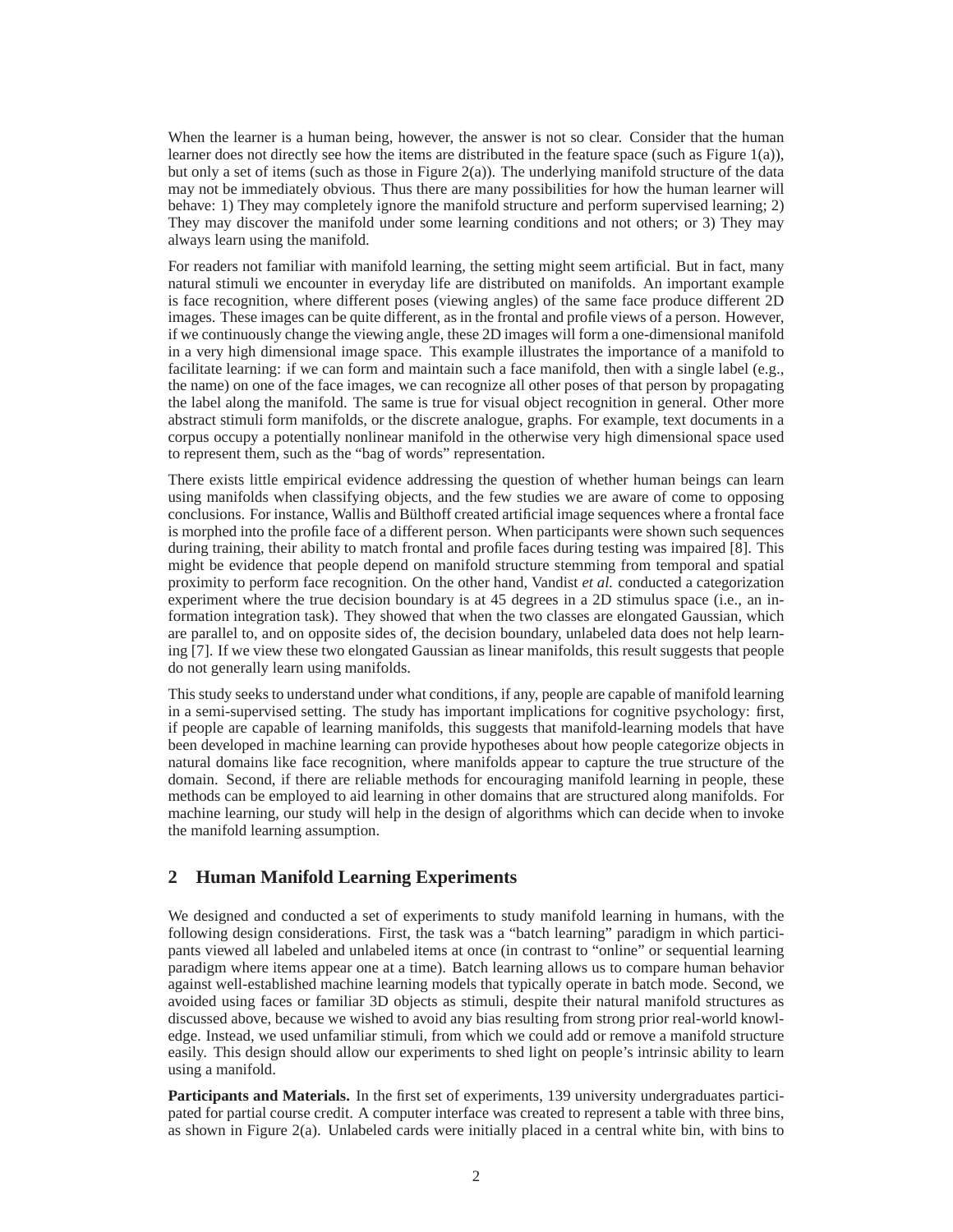either side colored red and blue to indicate the two classes  $y \in \{-1, 1\}$ . Each stimulus is a card. Participants sorted cards by clicking and dragging with a mouse. When a card was clicked, other similar cards could be "highlighted" in gray (depending on condition). Labeled cards were pinned down in their respective red or blue bins and could not be moved, indicated by a "pin" in the corner of the card. The layout of the cards was such that all cards remained visible at all times. Unlabeled cards could be re-categorized at any time by dragging from any bin to any other bin. Upon sorting all cards, participants would click a button to indicating completion.

Two sets of stimuli were created. The first, used solely to acquaint the participants with the interface, consisted of a set of 20 cards with animal line drawings on a white background. The images were chosen to approximate a linear continuum between fish and mammal, with shark, dolphin, and whale at the center. The second set of stimuli used for the actual experiment was composed of 82 "crosshair" cards, each with a pair of perpendicular, axis-parallel lines, all of equal length, crossing on a white background. Four examples are shown in Figure 2(b). Each card therefore can be encoded as  $x \in [0,1]^2$ , whose two features representing the positions of the vertical and horizontal lines, respectively.



Figure 2: Experimental interface (with highlighting shown), and example crosshair stimuli.

**Procedure.** Each participant was given two tasks to complete.

Task 1 was a practice task to familiarize the participant with the interface. The participant was asked to sort the set of 20 animal cards into two categories, with the two ends of the continuum (a clown fish and a dachshund) labeled. Participants were told that when they clicked on a card, highlighting of similar cards might occur. In reality, highlighting was always shown for the two nearest-neighboring cards (on the defined continuum) of a clicked card. Importantly, we designed the dataset so that, near the middle of the continuum, cards from opposite biological classes would be highlighted together. For example, when a dolphin was clicked, both a shark and a whale would be highlighted. The intention was to indicate to the participant that highlighting is not always a clear give-away for class labels. At the end of task 1 their fish vs. mammal classification accuracy was presented. No time limit was enforced.

Task 2 asked the participant to sort a set of 82 crosshair cards into two categories. The set of cards, the number of labeled cards, and the highlighting of cards depended on condition. The participant was again told that some cards might be highlighted, whether the condition actually provided for highlighting or not. The participant was also told that cards that shared highlighting may not all have the same classification. Again, no time limit was enforced. After they completed this task, a follow up questionnaire was administered.

**Conditions.** Each of the 139 participants was randomly assigned to one of 6 conditions, shown in Figure 3, which varied according to three manipulations:

**The number of labeled items l can be 2 or 4**  $(2^l \text{ vs. } 4^l)$ **. For conditions with two labeled items,** the labeled items are always  $(x_1, y_1 = -1)$ ,  $(x_2, y_2 = 1)$ ; with four labeled items, they are always  $(x_1, y_1 = -1), (x_2, y_2 = 1), (x_3, y_3 = 1), (x_4, y_4 = -1).$  The features of  $x_1 \dots x_4$  are those given in Figure 2(b). We chose these four labeled points by maximizing the prediction differences made by seven machine learning models, as discussed in the next section.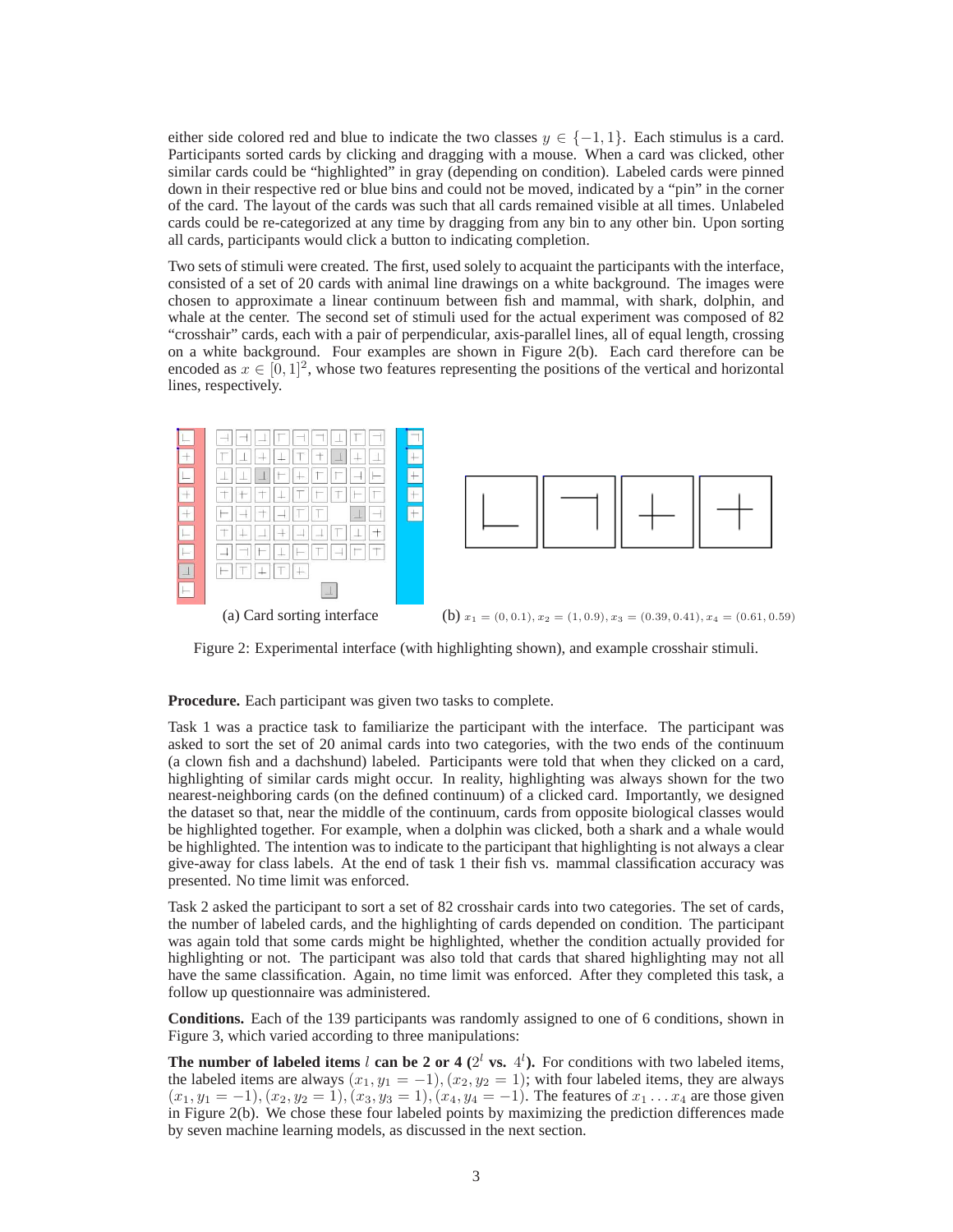**Unlabeled items are distributed on a uniform grid or manifolds (** $\text{grid } U$  **<b>vs.**  $\text{means}^U$ ). The items  $x_5 \ldots x_{82}$  were either on a uniform grid in the 2D feature space, or along two "half-moons", which is a well-studied dataset in the semi-supervised learning community. No linear boundary can separate the two moons in feature space.  $x_3$  and  $x_4$ , if unlabeled, are the same as in Figure 2(b).

**Highlighting similar items or not (the suffix h).** For the moons<sup>U</sup>conditions, the neighboring cards of any clicked card may be highlighted. The neighborhood is defined as within a radius of  $\epsilon = 0.07$ in the Euclidean feature space. This value was chosen as it includes at least two neighbors for each point in the moons<sup>U</sup> dataset. To form the unweighted graph shown in Figure 3, an edge is placed between all neighboring points.

The rationale for comparing these different conditions will become apparent as we consider how different machine-learning models perform on these datasets.



Figure 3: The six experimental conditions. Large symbols indicate labeled items, dots unlabeled items. Highlighting is represented as graph edges.

## **3 Model Predictions**

We hypothesize that human participants consider a set of models ranging from simple to sophisticated, and that they will perform model selection based on the training data given to them. We start by considering seven typical machine learning models to motivate our choice, and present the models we actually use later on. The seven models are: **(graph)** Graph-based semi-supervised learning [1, 10], which propagates labels along the graph. It reverts to supervised learning when there is no graph (i.e., no highlighting). **(1NN**, $\ell_2$ ) 1-nearest-neighbor classifier with  $\ell_2$  (Euclidean) distance. **(1NN,** $\ell_1$ ) 1-nearest-neighbor classifier with  $\ell_1$  (Manhattan) distance. These two models are similar to exemplar models in psychology [3]. **(multi-v)** multiple vertical linear boundaries. **(multi-h)** multiple horizontal linear boundaries. **(single-v)** a single vertical linear boundary. **(single-h)** a single horizontal linear boundary. We plot the label predictions by these 7 models on four of the six conditions in Figure 4. Their predictions on  $2^l$ <sub>moons</sub><sup>U</sup> are identical to  $2^l$ <sub>moons</sub><sup>U</sup><sub>h</sub>, and on  $4^{l}$  moons<sup>U</sup> are identical to  $4^{l}$  moons<sup>U</sup><sub>h</sub>, except that "(graph)" is not available.

For conceptual simplicity and elegance, instead of using these disparate models we adopt a single model capable of making all these predictions. In particular, we use a Gaussian Process (GP) with different kernels (i.e., covariance functions)  $k$  to simulate the seven models. For details on GPs see standard textbooks such as [4]. In particular, we find seven different kernels  $k$  to match GP classification to each of the seven model predictions on all 6 conditions. This is somewhat unusual in that our GPs are not learned from data, but by matching other model predictions. Nonetheless, it is a valid procedure to create seven different GPs which will later be compared against human data.

For models  $(1NN,\ell_2)$ , (multi-v), (multi-h), (single-v), and (single-h), we use diagonal RBF kernels  $diag(\sigma_1^2, \sigma_2^2)$  and tune  $\sigma_1, \sigma_2$  on a coarse parameter grid to minimize classification disagreement w.r.t. the corresponding model prediction on all 6 conditions. For model  $(1NN,\ell_1)$  we use a Laplace kernel and tune its bandwidth. For model (graph), we produce a graph kernel  $\tilde{k}$  following the Reproducing Kernel Hilbert Space trick in [6]. That is, we extend a base RBF kernel  $k$  with a graph component:

$$
\tilde{k}(x,z) = k(x,z) - \mathbf{k}_x^\top (I + cLK)^{-1} cL\mathbf{k}_z \tag{1}
$$

where x, z are two arbitrary items (not necessarily on the graph),  $\mathbf{k}_x = (k(x, x_1), \dots, k(x, x_{l+u}))^{\top}$ is the kernel vector between x and all  $l+u$  points  $x_1 \ldots x_{l+u}$  in the graph, K is the  $(l+u) \times (l+u)$ Gram matrix with  $K_{ij} = k(x_i, x_j)$ , L is the unnormalized graph Laplacian matrix derived from unweighted edges on the  $\epsilon NN$  graph defined earlier for highlighting, and c is the parameter that we tune. We take the base RBF kernel k to be the tuned kernel for model  $(1NN,\ell_2)$ . It can be shown that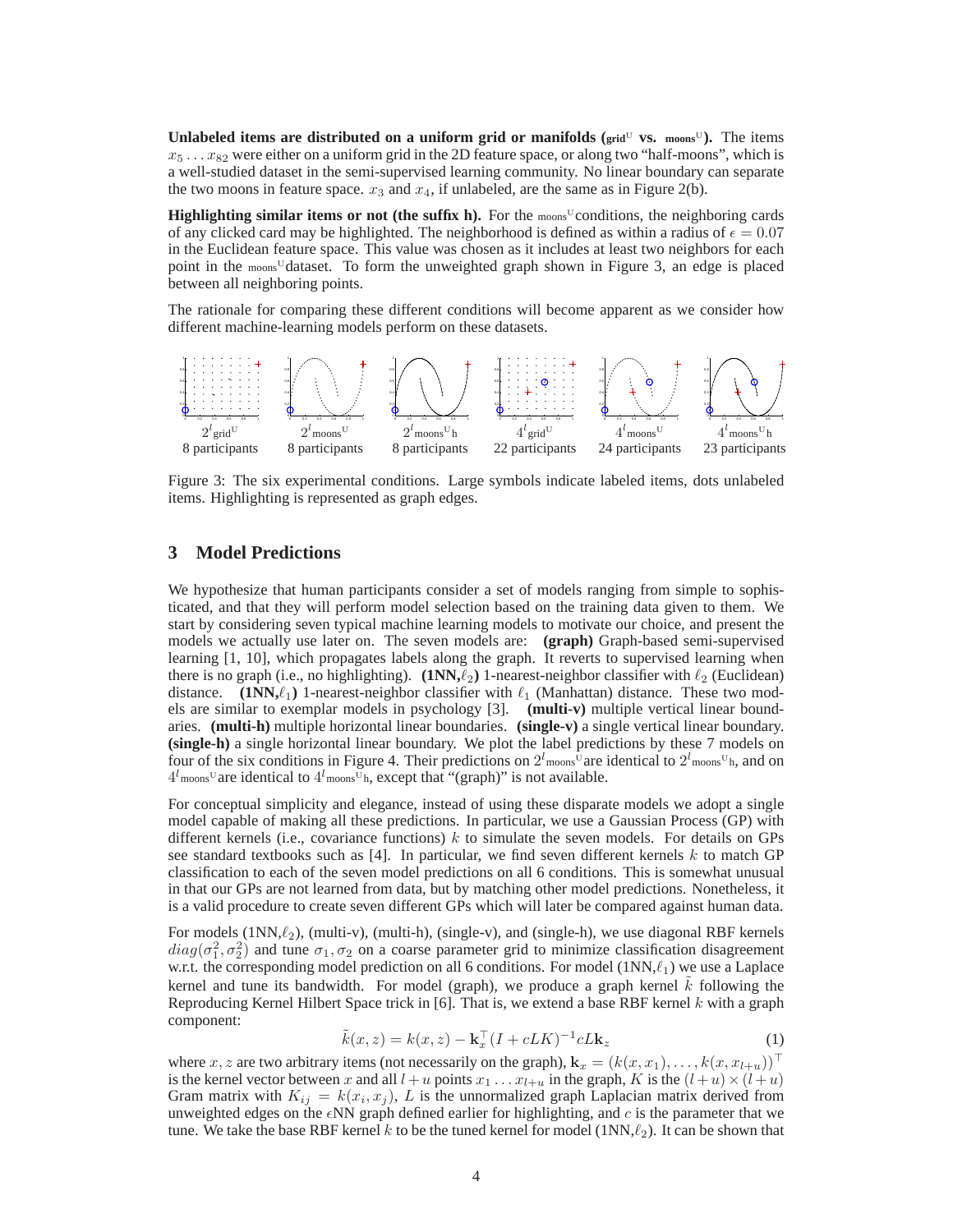$\vec{k}$  is a valid kernel formed by warping the base kernel k along the graph, see [6] for technical details. We used the GP classification implementation with Expectation Propagation approximation [5].

In the end, our seven GPs were able to *exactly* match the predictions made by the seven models in Figure 4. We will use these GPs in the rest of the paper.



Figure 4: Predictions made by the seven models on 4 of the 6 conditions.

# **4 Behavioral Experiment Results**

We now compare human categorization behaviors to model predictions. We first consider the aggregate behavior for all participants within each condition. One way to characterize this aggregate behavior is the "majority vote" of the participants on each item. That is, if more than half of the participants classified an item as  $y = 1$ , the majority vote classification for that item is  $y = 1$ , and so on. The first row in Figure 5 shows the majority vote for each condition. In these and all further plots, blue circles indicate  $y = -1$ , red pluses  $y = 1$ , and green stars ambiguous, meaning the classification into positive or negative is half-half. We also compute how well the seven GPs predict human majority votes. The accuracies of these GP models are shown in Table  $1<sup>1</sup>$ .



Figure 5: Human categorization results. (First row) the majority vote of participants within each condition. (Bottom three rows) a sample of responses from 18 different participants.

Of course, a majority vote only reveals average behavior. We have observed that there are wide participant variabilities. Participants appeared to find the tasks difficult, as their self-reported confidence scores were fairly low in all conditions. It was also noted that strategies for completing the

<sup>&</sup>lt;sup>1</sup>The condition  $4^{l}$ <sub>moons</sub><sup>U</sup><sub>h</sub><sup>R</sup> will be explained later in Section 5.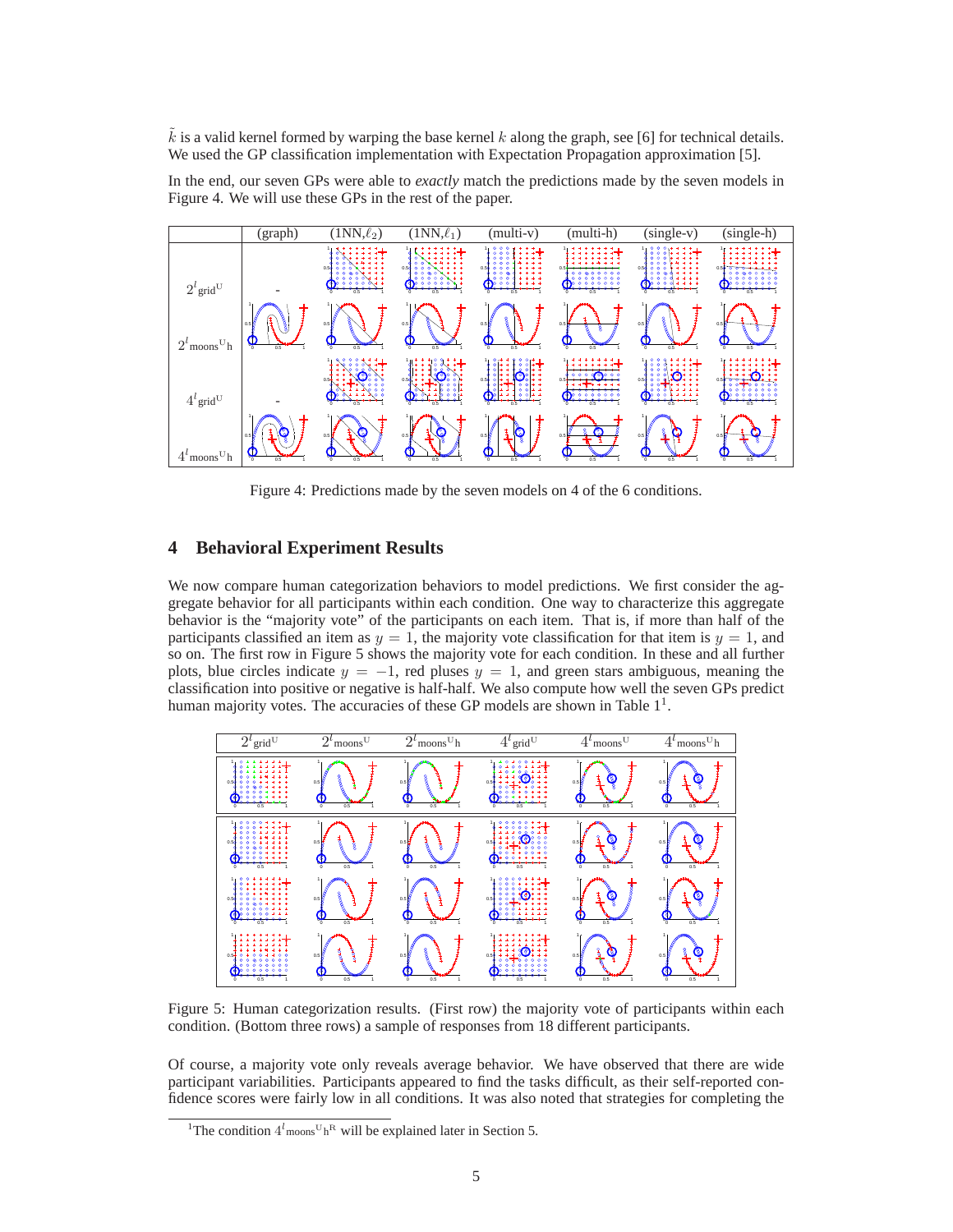|                                         | (graph) | $(1NN,\ell_2)$ | $(1NN,\ell_1)$ | $(multi-v)$ | (multi-h) | $(single-v)$ | $(single-h)$ |
|-----------------------------------------|---------|----------------|----------------|-------------|-----------|--------------|--------------|
| $2^{l}$ grid <sup>U</sup>               | 0.81    | 0.94           | 0.84           | 0.86        | 0.58      | 0.85         | 0.61         |
| $2^l$ moons <sup>U</sup>                | 0.47    | 0.84           | 0.62           | 0.74        | 0.42      | 0.79         | 0.45         |
| $2^l$ moons <sup>U</sup> h              | 0.50    | 0.78           | 0.56           | 0.76        | 0.36      | 0.76         | 0.39         |
| $4^{l}$ grid <sup>U</sup>               | 0.54    | 0.61           | 0.64           | 0.64        | 0.50      | 0.60         | 0.51         |
| $4^l$ moons <sup>U</sup>                | 0.64    | 0.62           | 0.60           | 0.69        | 0.47      | 0.38         | 0.45         |
| $4^l$ moons <sup>U</sup> h              | 0.97    | 0.76           | 0.54           | 0.64        | 0.31      | 0.65         | 0.26         |
| $4^l$ moons <sup>U</sup> h <sup>R</sup> | 0.68    | 0.63           | 0.44           | 0.56        | 0.40      | 0.59         | 0.42         |

Table 1: GP model accuracy in predicting human majority vote for each condition.

task varied widely, with some participant simply categorizing cards in the order they appeared on the screen, while others took a much longer, studied approach. Most interestingly, different participants seem to use different models, as the individual participant plots in the bottom three rows of Figure 5 suggest. We would like to be able to make a claim about what model, from our set of models, each participant used for classification. In order to do this, we compute *per participant* accuracies of the seven models on that participant's classification. We then find the model  $\overline{M}$  with the highest accuracy for the participant, out of the seven models. If this highest accuracy is above 0.75, we declare that the participant is potentially using model  $M$ ; otherwise no model is deemed a good fit and we say the participant is using some "other" model. We show the proportion of participants in each condition attributed to each of our seven models, plus "other", in Table 2.

|                                         | (graph) | $(1NN,\ell_2)$ | $(1NN,\ell_1)$ | $(multi-v)$ | (multi-h) | $(single-v)$ | (single-h) | other |
|-----------------------------------------|---------|----------------|----------------|-------------|-----------|--------------|------------|-------|
| $2^{l}$ grid <sup>U</sup>               | 0.12    | 0.00           | 0.12           | 0.25        | 0.25      | 0.12         | 0.00       | 0.12  |
| $2^l$ moons <sup>U</sup>                | 0.00    | 0.12           | 0.00           | 0.25        | 0.25      | 0.25         | 0.00       | 0.12  |
| $2^l$ moons <sup>U</sup> h              | 0.12    | 0.00           | 0.00           | 0.38        | 0.25      | 0.00         | 0.00       | 0.25  |
| $4^{l}$ grid <sup>U</sup>               | 0.00    | 0.05           | 0.09           | 0.00        | 0.00      | 0.18         | 0.09       | 0.59  |
| $4^l$ moons <sup>U</sup>                | 0.25    | 0.25           | 0.12           | 0.12        | 0.00      | 0.04         | 0.08       | 0.38  |
| $4^l$ moons <sup>U</sup> h              | 0.39    | 0.09           | 0.09           | 0.04        | 0.04      | 0.00         | 0.13       | 0.22  |
| $4^l$ moons <sup>U</sup> h <sup>R</sup> | 0.13    | 0.03           | 0.07           | $\theta$    | $\theta$  | 0.07         | 0.03       | 0.67  |

Table 2: Percentage of participants potentially using each model

Based on Figure 5, Table 1, and Table 2, we make some observations:

**1.** When there are only two labeled points, the unlabeled distribution does not encourage humans to perform manifold learning (comparing  $2^l$ <sub>grid</sub><sup>U</sup> vs.  $2^l$ <sub>moons</sub><sup>U</sup>). That is, they do not follow the possible implicit graph structure ( $2^{l}$ <sub>moons</sub><sup>U</sup>). Instead, in both conditions they prefer a simple single vertical or horizontal decision boundary, as Table 2 shows<sup>2</sup>.

**2.** With two labeled points, even if they are explicitly given the graph structure in the form of highlighting, participants still do not perform manifold learning (comparing  $2^{l}$ <sub>moons</sub><sup>U</sup> vs.  $2^{l}$ <sub>moons</sub><sup>U</sup>h). It seems they are "blocked" by the simpler vertical or horizontal hypothesis, which perfectly explains the labeled data.

**3.** When there are four labeled points but no highlighting, the distribution of unlabeled data still does not encourage people to perform manifold learning (comparing  $4^l$ <sub>grid</sub><sup>U</sup> vs.  $4^l$ <sub>moons</sub><sup>U</sup>). This further suggests that people can not easily extract manifold structure from unlabeled data in order to learn, when there is no hint to do so. However, most participants have given up the simple single vertical or horizontal decision boundary, because it contradicts with the four labeled points.

**4.** Finally, when we provide the graph structure, there is a marked switch to manifold learning (comparing  $4^{l}$  moons<sup>U</sup> vs.  $4^{l}$  moons<sup>U</sup>h). This suggests that a combination of the elimination of preferred, simpler hypotheses, together with a stronger graph hint, finally gives the originally less preferred manifold learning model a chance of being used. It is under this condition that we observed human manifold learning behavior.

 $2$ The two rows in Table 1 for these two conditions are therefore misleading, as it averages classification made with vertical and horizontal decision boundaries. Also note that in the  $2^l$  conditions (multi-v) and (multi-h) are effectively single linear boundary models (see Figure 4) and differ from (single-v) and (single-h) only slightly due to the training method used.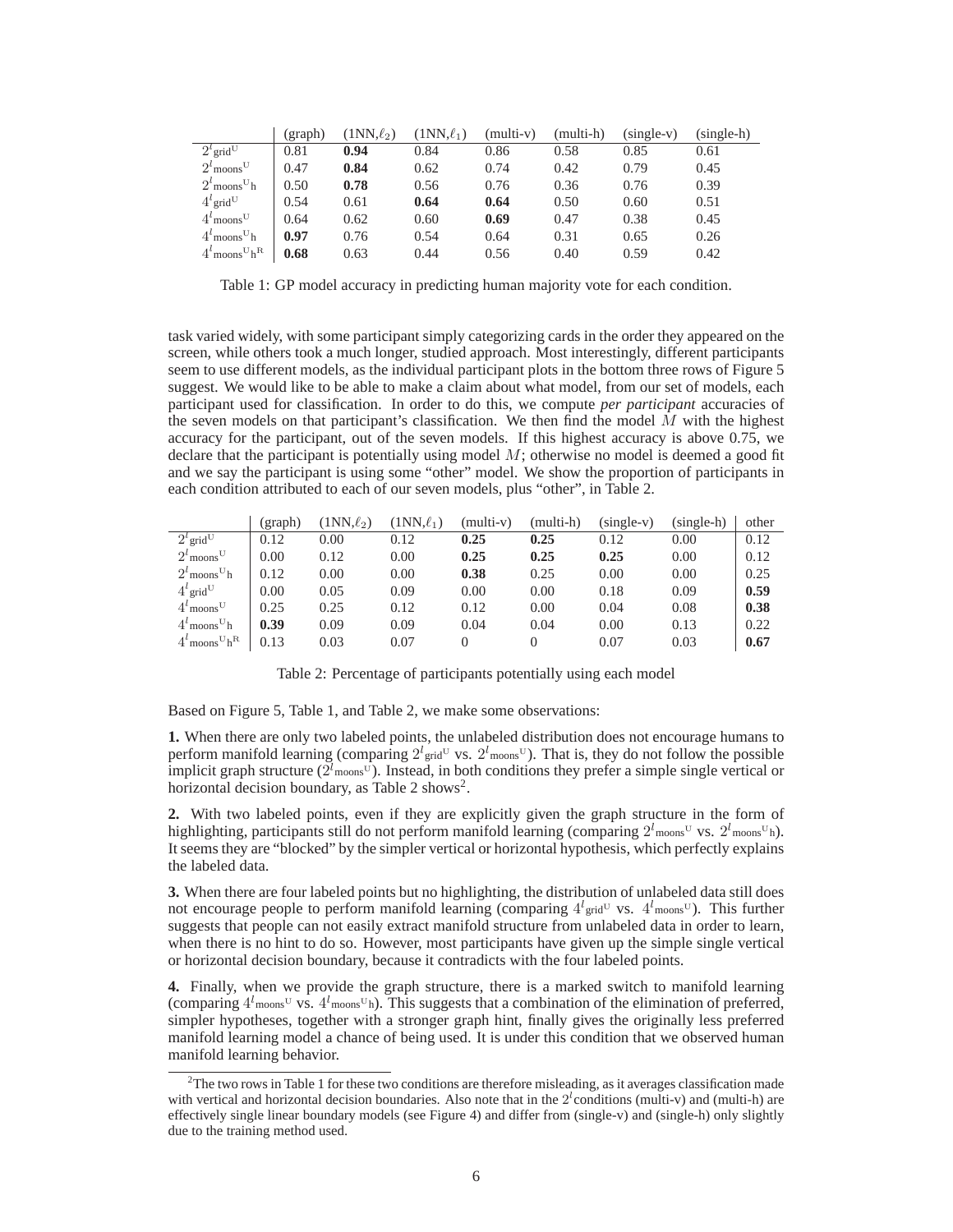# **5 Humans do not Blindly Follow the Highlighting**

Do humans really learn using manifolds? Could they have adopted a "follow-the-highlighting" procedure to label the manifolds 100% correctly: in the beginning, click on a labeled card  $x$  to highlight its neighboring unlabeled cards; pick one such neighbor  $x^r$  and classify it with the label of x; now click on (the now labeled)  $x'$  to find one of its unlabeled neighbors  $x''$ , and repeat? Because our graph has disconnected components with consistently labeled seeds, this procedure will succeed. The procedure is known as propagating-1NN in semi-supervised learning (Algorithm 2.7, [11]). In this section we present three arguments that humans are not blindly following the highlighting.

First, participants in  $2^l$ <sub>moons</sub><sup>U</sup>h did not learn the manifold while those in  $4^l$ <sub>moons</sub><sup>U</sup>h did, even though the two conditions have the same  $\epsilon NN$  highlighting.

Second, a necessary condition for follow-the-highlighting is to always classify an unlabeled  $x'$ according to a labeled highlighted neighbor x. Conversely, if a participant classifies  $x'$  as class y', while all neighbors of x' are either still unlabeled or have labels other than y', she could not have been using follow-the-highlighting on x'. We say she has taken a leap-of-faith on  $x'$ . The  $4^l$ <sub>moons</sub><sup>U</sup>h participants had an average of 17 leaps-of-faith among about 78 classifications<sup>3</sup>, while strict follow-the-highlighting procedure would yield zero leaps-of-faith.

Third, the basic challenge of follow-the-highlighting is that the underlying manifold structure of the stimuli may have been irrelevant. Would participants have shown the same behavior, following the highlighting, regardless of the actual stimuli? We therefore designed the following experiment. Take the  $4^{l}$ <sub>moons</sub><sup>U</sup><sub>h</sub> graph which has 4 labeled nodes, 78 unlabeled nodes, and an adjacency matrix (i.e., edges) defined by  $\epsilon NN$ , as shown in Figure 3. Take a random permutation  $\pi = (\pi_1, \ldots, \pi_{78})$ . Map the feature vector of the *i*th unlabeled point to  $x_{\pi_i}$ , while keeping the adjacency matrix the same. This creates the random-looking graph in Figure 6(a) which we call  $4^l$  moons<sup>UhR</sup> condition (the suffix R stands for random), which is equivalent to the  $4^l$ <sub>moons</sub><sup>U</sup><sub>h</sub> graph in structure. In particular, there are two connected components with consistent labeled seeds. However, now the highlighted neighbors may look very different than the clicked card.

If we assume humans blindly follow the highlighting (perhaps noisily), then we predict that they are more likely to classify those unlabeled points nearer (in shortest path length on the graph, not Euclidean distance) a labeled point with the latter's label; and that this correlation should be the same under  $4^{l}$ <sub>moons</sub> $v_{h}$ <sup>R</sup> and  $4^{l}$ <sub>moons</sub> $v_{h}$ . This prediction turns out to be false. 30 additional undergraduates participated in the new  $4^{l}$ <sub>moons</sub> $U_{h}$ <sup>R</sup> condition. Figure 6(b) shows the above behavioral evaluation, which does not exhibit the predicted correlation, and is clearly different from the same evaluation for  $4^l$ <sub>moons</sub><sup>U</sup>h in Figure 6(c). Again, this is evidence that humans are not just following the highlighting. In fact, human behavior in  $4^l$ <sub>moons</sub><sup>U</sup><sub>h</sub>R</sup> is similar to  $4^l$ <sub>moons</sub><sup>U</sup>. That is, having random highlighting is similar to having no highlighting in how it affects human categorization. This can be seen from the last rows of Tables 1 and 2, and Figure  $6(d)^4$ .

### **6 Discussion**

We have presented a set of experiments exploring human manifold learning behaviors. Our results suggest that people can perform manifold learning, but only when there is no alternative, simpler explanation of the data, and people need strong hints about the graph structure.

We propose that Bayesian model selection is one possible way to explain these human behaviors. Recall we defined seven Gaussian Processes, each with a different kernel. For a given GP with kernel k, the evidence  $p(y_{1:l} | x_{1:l}, k)$  is the marginal likelihood on labeled data, integrating out the hidden discriminant function sampled from the GP. With multiple candidate GP models, one may perform model selection by selecting the one with the largest marginal likelihood. From the absence of manifold learning in conditions without highlighting or with random highlighting, we speculate that the GP with the graph-based kernel  $k(1)$  is special: it is accessible in a participant's repertoire

<sup>&</sup>lt;sup>3</sup>The individual number of leaps-of-faith are 0, 1, 2, 4, 10, 13, 13, 14, 14, 15, 15, 16, 18, 19, 20, 21, 22, 24, 25, 27, 33, 36, and 36 respectively, for the 23 participants.

<sup>&</sup>lt;sup>4</sup>In addition, if we create a GP from the Laplacian of the random highlighting graph, the GP accuracy in predicting  $4^l$  moons<sup>U</sup>h<sup>R</sup> human majority vote is 0.46, and the percentage of participants in  $4^l$  moons<sup>U</sup>h<sup>R</sup> who can be attributed to this model is 0.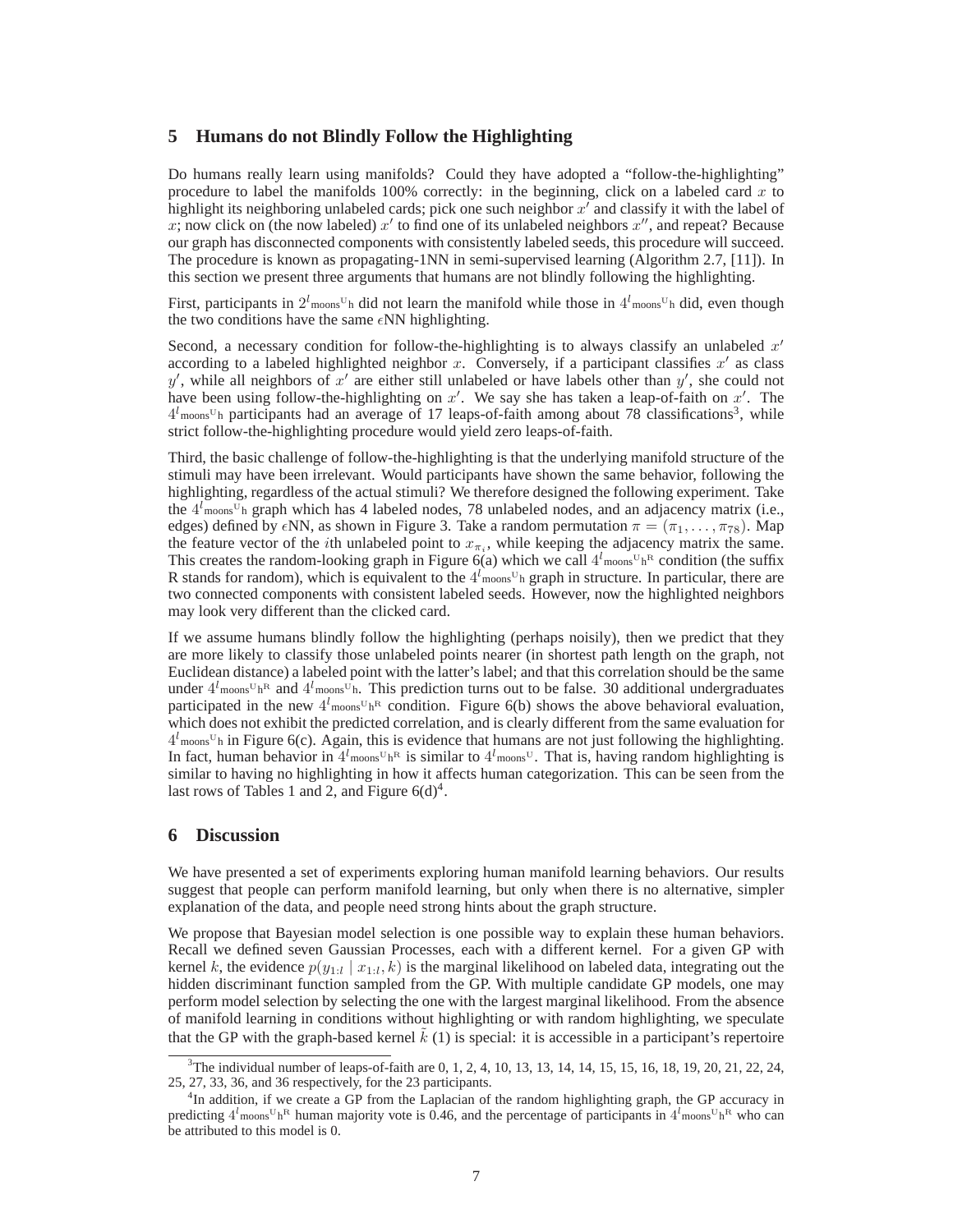

Figure 6: The  $4^l$ <sub>moons</sub> $\mathrm{U}_{h}$ <sup>R</sup> experiment with 30 participants. (a) The  $4^l$ <sub>moons</sub> $\mathrm{U}_{h}$ <sup>R</sup> condition. (b) The behavioral evaluation for  $4^l$ <sub>moons</sub> $v_h$ <sup>R</sup>, where the x-axis is the shortest path length of an unlabeled point to a labeled point, and the  $y$ -axis is the fraction of participants who classified that unlabeled point consistent with the nearest labeled point. (c) The same behavioral evaluation for  $4^l$  moons<sup>U</sup>h. (d) The majority vote in  $4^l$ <sub>moons</sub><sup>U</sup><sub>h</sub>R</sup>.

only when strong hints (highlighting) exists and agrees with the underlying unlabeled data manifold structure. Under this assumption, we can then explain the contrast between the lack of manifold learning in  $2^l$ <sub>moons</sub><sup>U</sup>h, and the presence of manifold learning in  $4^l$ <sub>moons</sub><sup>U</sup>h. On one hand, for the  $2^{l}$ <sub>moons</sub>U<sub>h</sub> condition, the evidence for the seven GP models on the two labeled points are: (graph) 0.249,  $(1NN,\ell_2)$  0.250,  $(1NN,\ell_1)$  0.250,  $(multi-v)$  0.250,  $(multi-h)$  0.250,  $(single-v)$  0.249,  $(single-v)$ h) 0.249. The graph-based GP has slightly lower evidence than several other GPs, which may be due to our specific choice of kernel parameters in (1). In any case, there is no reason to prefer the GP with a graph kernel, and we do not expect humans to learn on manifold in  $2^{l}$ <sub>moons</sub><sup>U</sup><sub>h</sub>. On the other hand, for  $4^l$ <sub>moons</sub><sup>U</sup><sub>h</sub>, the evidence for the seven GP models on those four labeled points are:  $(\text{graph})$  0.0626,  $(1NN,\ell_2)$  0.0591,  $(1NN,\ell_1)$  0.0625,  $(multi-v)$  0.0625,  $(multi-h)$  0.0625,  $(single-v)$ 0.0341, (single-h) 0.0342. The graph-based GP has a small lead over other GPs. In particular, it is better than the evidence 1/16 for kernels that treat the four labeled points essentially independently. The graph-based GP obtains this lead by warping the space along the two manifolds so that the two positive (resp. negative) labeled points tend to co-vary. Thus, there is a reason to prefer the GP with a graph kernel, and we do expect humans to learn on manifold in  $4^l$ <sub>moons</sub><sup>U</sup>h.

We also explore the convex combination of the seven GPs as a richer model for human behavior:  $k(\lambda) = \sum_{i=1}^{7} \lambda_i k_i$ , where  $\lambda_i \ge 0$ ,  $\sum_i \lambda_i = 1$ . This allows a weighted combination of kernels to be used, and is more powerful than selecting a single kernel. Again, we optimize the mixing weights  $\lambda$ by maximizing the evidence  $p(y_{1:l} | x_{1:l}, k(\lambda))$ . This is a constrained optimization problem, and can be easily solved up to local optimum (because evidence is in general non-convex) with a projected gradient method, given the gradient of the log evidence. For the  $2^{l}$ <sub>moons</sub><sup>U</sup><sub>h</sub> condition, in 100 trials with random starting  $\lambda$  values, the maximum evidence always converges to 1/4, while the optimum  $\lambda$  is not unique and occupies a subspace  $(0, \lambda_2, \lambda_3, \lambda_4, \lambda_5, 0, 0)$  with  $\lambda_2 + \lambda_3 + \lambda_4 + \lambda_5 = 1$  and mean  $(0, 0.27, 0.25, 0.22, 0.26, 0, 0)$ . Note the weight for the graph-based kernel  $\lambda_1$  is zero. In contrast, for the  $4^l$ <sub>moons</sub><sup>U</sup><sub>h</sub> condition, in 100 trials  $\lambda$  overwhelmingly converges to  $(1, 0, 0, 0, 0, 0, 0)$  with evidence 0.0626. i.e., it again suggests that people would perform manifold learning in  $4^l$ <sub>moons</sub><sup>U</sup>h.

Of course, this Bayesian model selection analysis is over-simplified. For instance, we did not consider people's prior  $p(\lambda)$  on GP models, i.e., which model they would prefer before seeing the data. It is possible that humans favor models which produce axis-parallel decision boundaries. Defining and incorporating non-uniform  $p(\lambda)$  priors is a topic for future research.

**Acknowledgments** We thank Rob Nowak and the anonymous reviewers for their valuable comments that motivated us to conduct the new experiments discussed in Section 5 after initial review. This work is supported in part by NSF IIS-0916038, NSF IIS-0953219, NSF DRM/DLS-0745423, and AFOSR FA9550-09-1-0313.

### **References**

- [1] Mikhail Belkin, Partha Niyogi, and Vikas Sindhwani. Manifold regularization: A geometric framework for learning from labeled and unlabeled examples. *Journal of Machine Learning Research*, 7:2399–2434, November 2006.
- [2] Olivier Chapelle, Bernhard Schölkopf, and Alexander Zien, editors. Semi-supervised learning. MIT Press, 2006.